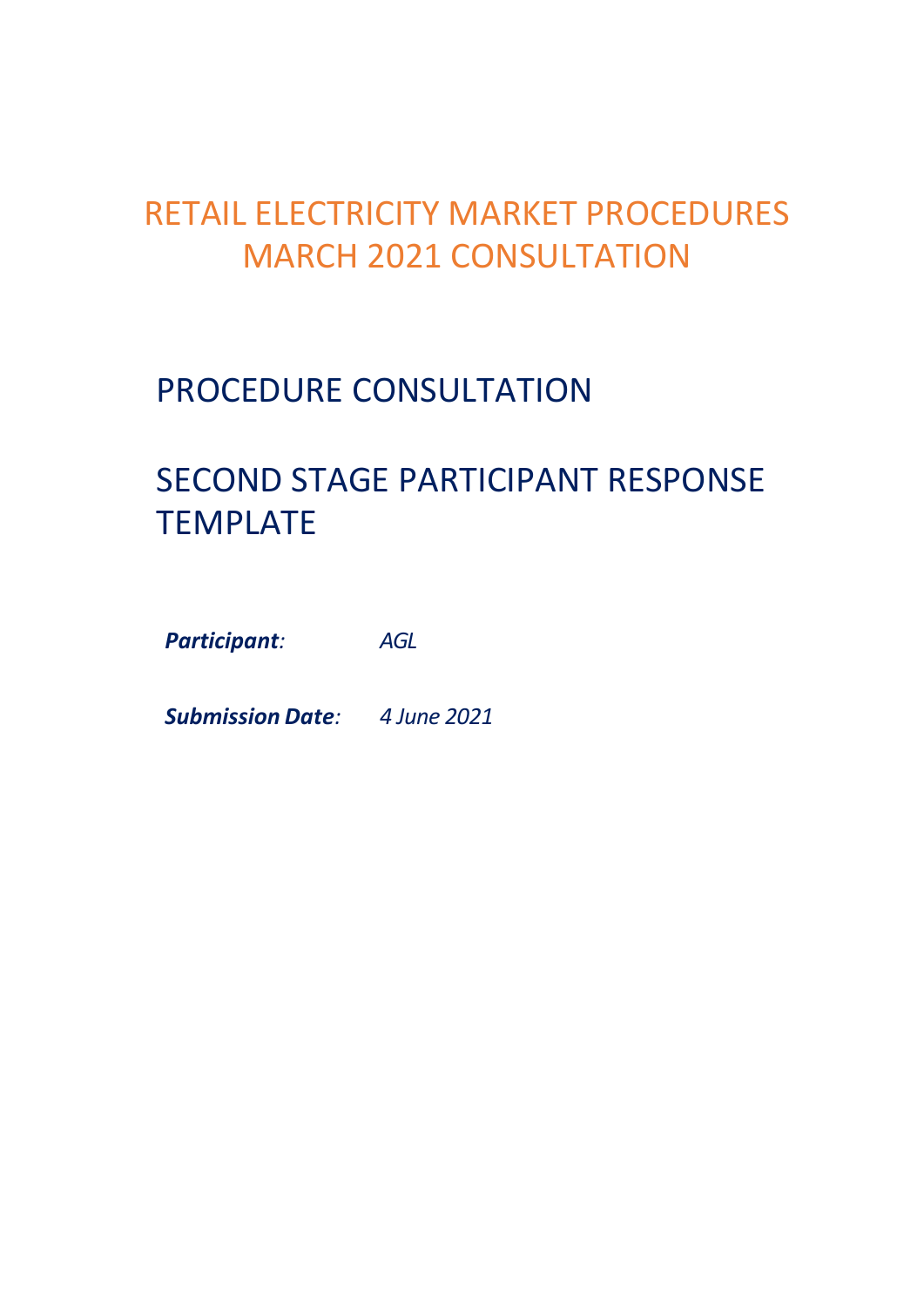#### Table of Contents

| 3. Metrology Procedure: Part A - National Electricity Market (Metrology Procedure: Part A) 5         |  |
|------------------------------------------------------------------------------------------------------|--|
|                                                                                                      |  |
| 5. MSATS Procedures: Consumer Administration and Transfer Solution (CATS) Procedure Principles and   |  |
| 6. MSATS Procedures: Procedure for the Management of Wholesale, Interconnector, Generator and Sample |  |
|                                                                                                      |  |
|                                                                                                      |  |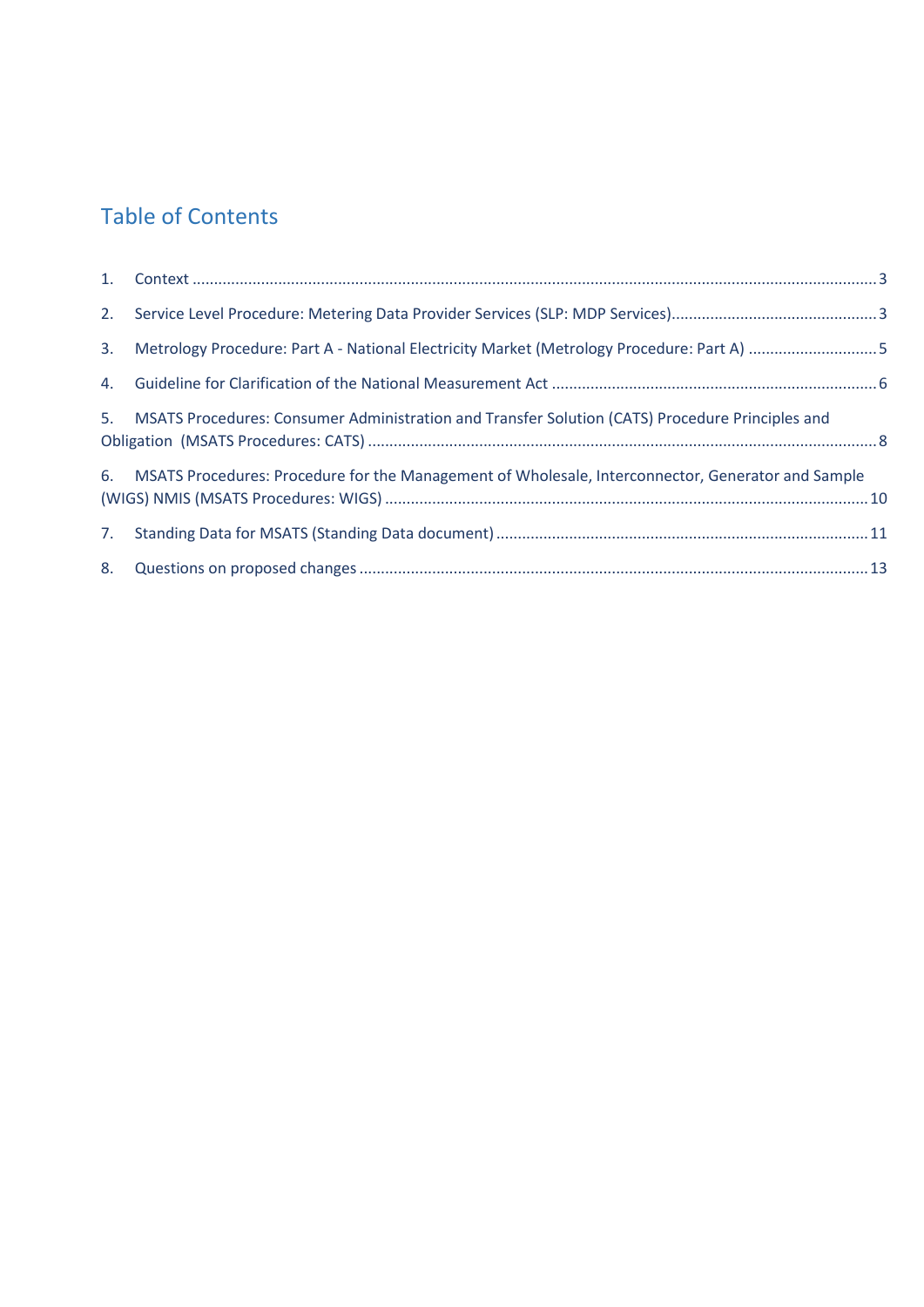#### **1. Context**

This template is to assist stakeholders in giving feedback about the changes detailed in the draft procedures associated with the Retail Electricity Market Procedures March 2021 consultation.

The changes being proposed are because of NER rule changes which have occurred requiring changes to AEMO's Retail Electricity Market Procedures and the following proposed changes by proponents and AEMO to implement recommended process improvements.

<span id="page-2-1"></span><span id="page-2-0"></span>

| <b>Section</b>           |                                                                                                                                                                                                                                                                                           | <b>Description</b>                                                                                                                                                                                                                                                 | <b>Participant Comments</b>                             |
|--------------------------|-------------------------------------------------------------------------------------------------------------------------------------------------------------------------------------------------------------------------------------------------------------------------------------------|--------------------------------------------------------------------------------------------------------------------------------------------------------------------------------------------------------------------------------------------------------------------|---------------------------------------------------------|
| 2.4.3 Reactive<br>Energy | Amend the wording to read:<br>Subject to paragraph (b), where the <i>metering installation</i> is<br>(a)<br>configured to measure reactive energy, the MDP must store this<br>metering data with the metering data in respect of active energy in<br>the metering data services database. |                                                                                                                                                                                                                                                                    | AGL supports the amendments to the initial<br>proposal. |
| (b)                      |                                                                                                                                                                                                                                                                                           | The MDP is not subject to the storage requirement in paragraph (a),<br>if the metering data in respect of reactive energy as measured by a<br>Type 4 small customer, type 5 or VICAMI metering installation is not<br>required for the current purposes of either: |                                                         |
|                          |                                                                                                                                                                                                                                                                                           | provision to a requesting party, as may be required for the<br>(i)<br>purposes of additional services under NER 7.4.3; or                                                                                                                                          |                                                         |
|                          |                                                                                                                                                                                                                                                                                           | application of a reactive energy-based network tariff or if<br>(ii)<br>required by the FRMP in order to calculate the energy user's<br>bill.                                                                                                                       |                                                         |

#### **2. Service Level Procedure: Metering Data Provider Services (SLP: MDP Services)**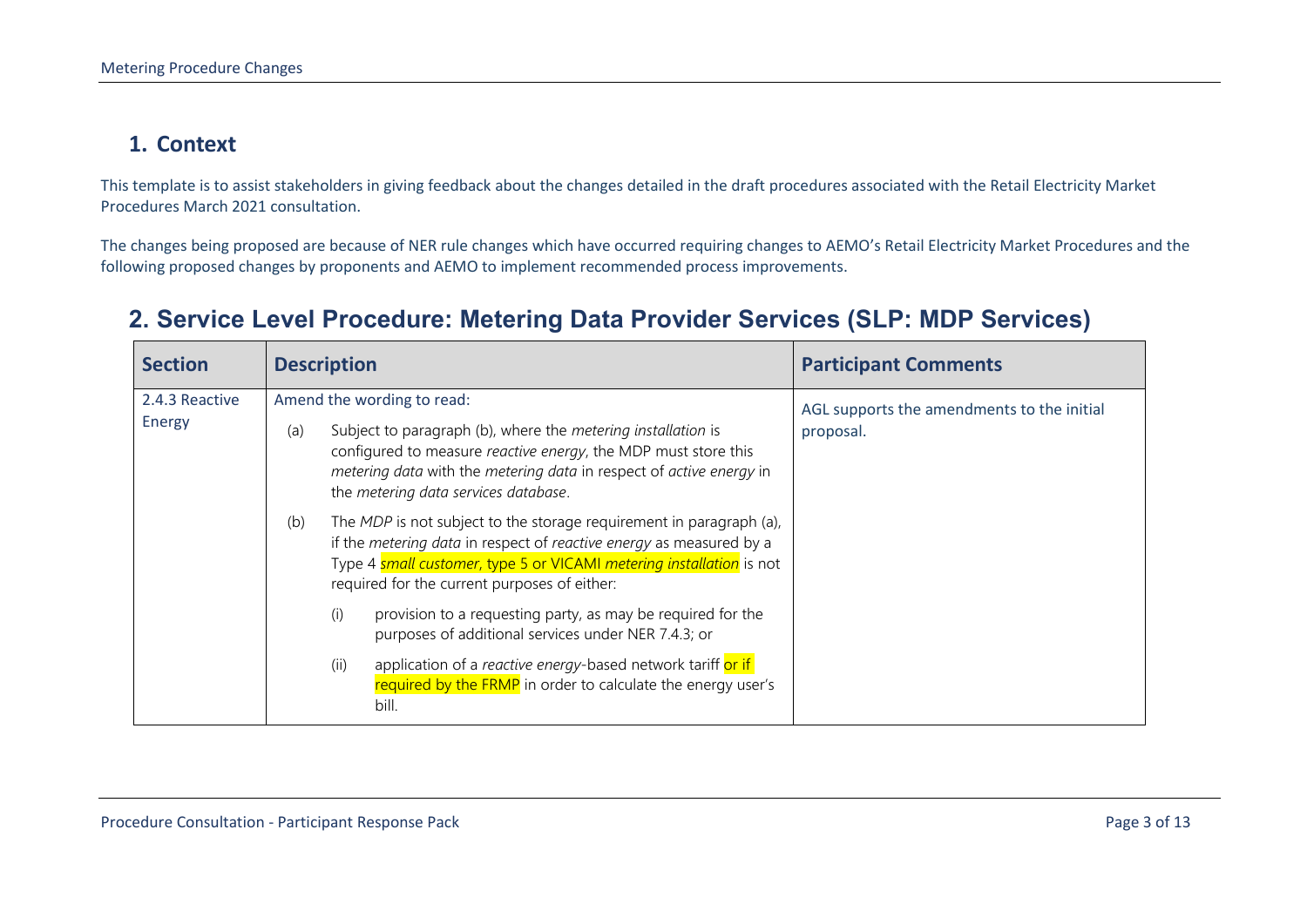| <b>Section</b>                                                                                                                                                | <b>Description</b>                                                                                                                                                                                                                                                                            | <b>Participant Comments</b> |
|---------------------------------------------------------------------------------------------------------------------------------------------------------------|-----------------------------------------------------------------------------------------------------------------------------------------------------------------------------------------------------------------------------------------------------------------------------------------------|-----------------------------|
| New clause<br>2.4.1(a)(ix)                                                                                                                                    | Insert new clause:<br>Ensure that systems and processes are in place to detect energy data, at<br>least every 20 business days, when the datastream is not active for a<br>metering installation with remote acquisition.                                                                     | AGL supports the change.    |
| Renumbered<br>clauses                                                                                                                                         | Clauses renumbered following above change.                                                                                                                                                                                                                                                    | Noted.                      |
| 3.5 Specific<br>Collection<br><b>Process</b><br>Requirements<br>for Metering<br><i>installations</i><br>with Remote<br>Acquisition of<br><b>Metering Data</b> | Insert new clause:<br>(c) Each MDP must operate and maintain a process so that on the next<br>business day after which a period of, at most, five consecutive business<br>days where remote acquisition is unavailable, the MDP must notify the<br>MC that remote acquisition is unavailable. | AGL supports the change.    |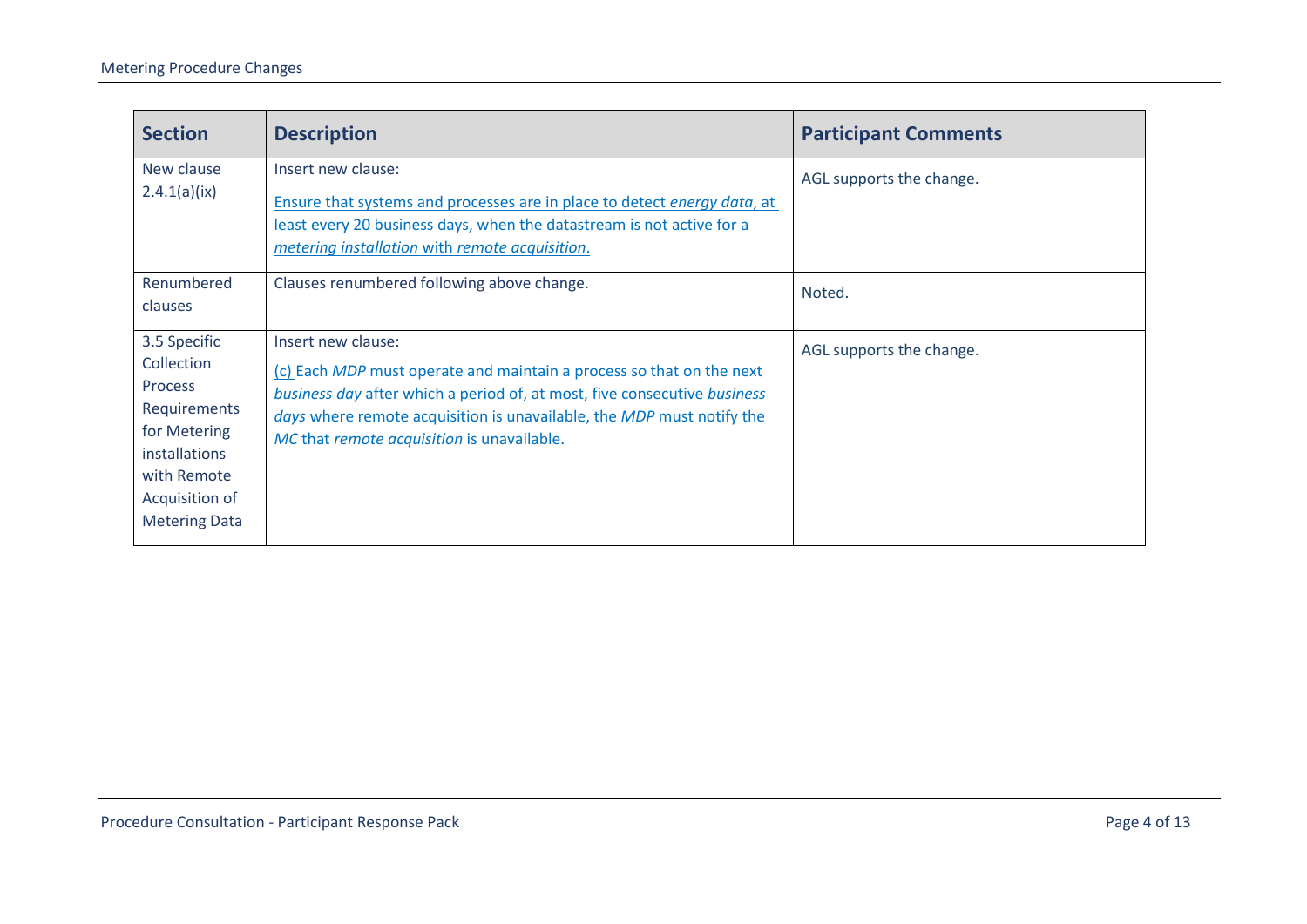#### **3. Metrology Procedure: Part A - National Electricity Market (Metrology Procedure: Part A)**

<span id="page-4-0"></span>

| <b>Section</b>         | <b>Description</b>                                                                                                                                                                                                                               | <b>Participant Comments</b> |
|------------------------|--------------------------------------------------------------------------------------------------------------------------------------------------------------------------------------------------------------------------------------------------|-----------------------------|
| 12.2 Metering          | Insert new clauses:                                                                                                                                                                                                                              | AGL supports the change.    |
| <b>Data Collection</b> | (k) When the MC is informed of a metering data collection issue, the MC<br>must:                                                                                                                                                                 |                             |
|                        | within 15 business days, take the necessary steps to have the<br>(i)<br>missing metering data collected;                                                                                                                                         |                             |
|                        | (ii) ensure that the metering installations' communications<br>interface is maintained to facilitate ongoing collection of<br>metering data;                                                                                                     |                             |
|                        | (iii) ensure that metering data is collected at a frequency that is<br>within the energy data storage capacity of that metering<br>installation such that the metering data collection process<br>prevents the loss of actual metering data; and |                             |
|                        | (iv) ensure that, irrespective of the energy storage capacity of<br>the metering installation, the metering installation reading<br>frequency must not exceed three months since the last<br>actual read was undertaken.                         |                             |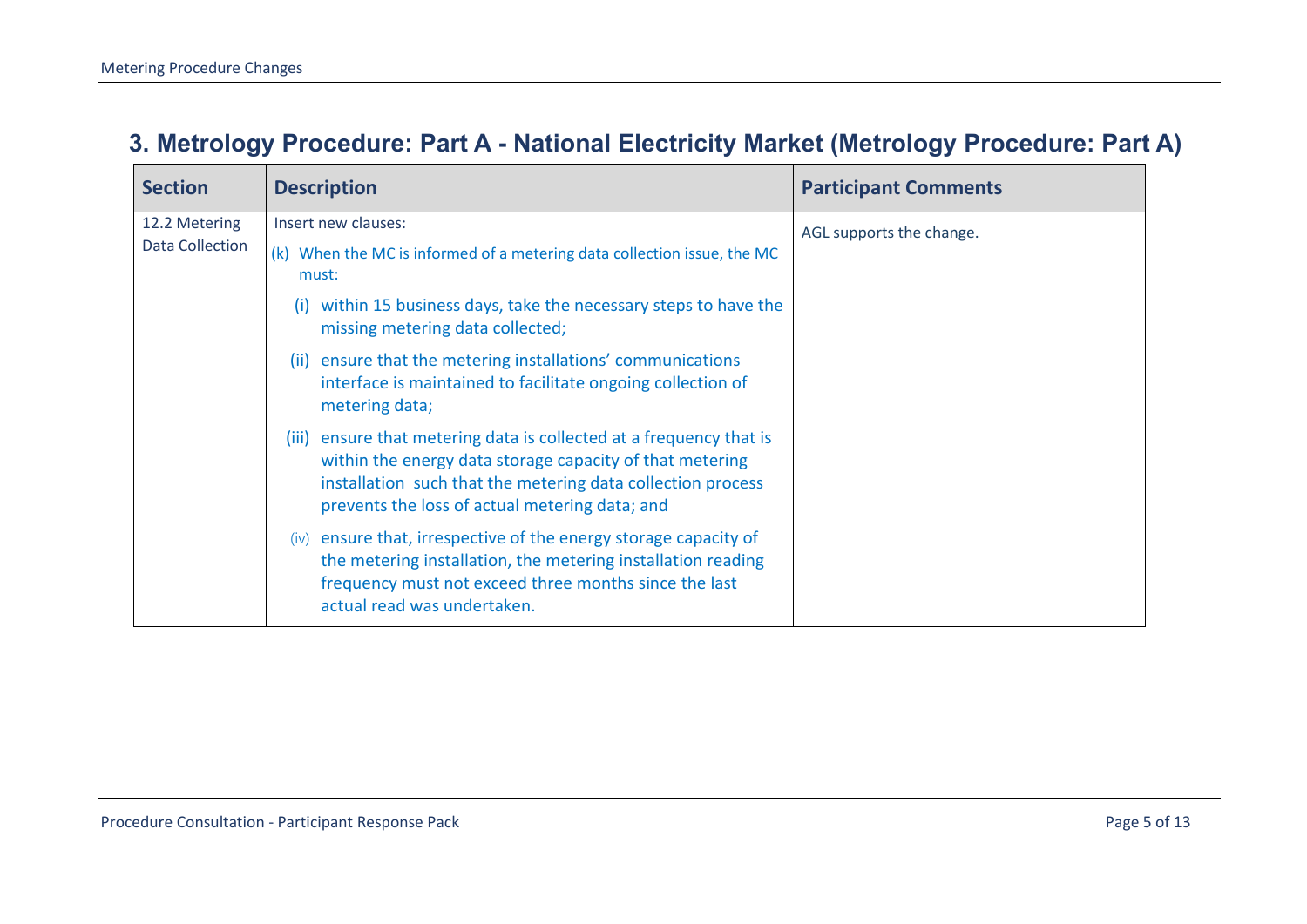#### **4. Guideline for Clarification of the National Measurement Act**

<span id="page-5-0"></span>

| <b>Section</b>                             | <b>Description</b>                                                                                                                                                                                                                                                                                                                                                                                                                                                                                                                                                                                                                             | <b>Participant Comments</b> |
|--------------------------------------------|------------------------------------------------------------------------------------------------------------------------------------------------------------------------------------------------------------------------------------------------------------------------------------------------------------------------------------------------------------------------------------------------------------------------------------------------------------------------------------------------------------------------------------------------------------------------------------------------------------------------------------------------|-----------------------------|
| 1.1                                        | This is the Guideline for Clarification of the National<br>Measurement Act made under clause 7.15 7.16.8 of<br>the NER (Guideline).<br>$\cdots$<br>This version of the Guideline makes reference to those<br>parts of the National Measurement Act that are<br>currently in force. For information, the Guideline also-<br>makes reference to aspects of Part IV of the Act,<br>which is expected to come into force in the near-<br>future when changes to the National Trade-<br><b>Measurement Regulations are made.</b> Those aspects<br>of the Act that are not currently in force appear in<br>italics in this version of the Guideline. | AGL supports the change.    |
| 3.1; 3.2.1;<br>3.2.2; 3.3                  | Minor changes                                                                                                                                                                                                                                                                                                                                                                                                                                                                                                                                                                                                                                  | AGL supports the change.    |
| 3.3                                        | Regulation 5.6 in the National Trade Measurement<br>Regulations 2009 exempts certain classes of electricity<br>meters from Part IV section 4A of the Act. (The<br>exemption was previously located in the National<br>Measurement Regulations); and                                                                                                                                                                                                                                                                                                                                                                                            | AGL supports the change.    |
| 5.1.2; 5.2;<br>5.2.1; 5.2.2;<br>5.2.4; 5.3 | Minor changes                                                                                                                                                                                                                                                                                                                                                                                                                                                                                                                                                                                                                                  | AGL supports the change.    |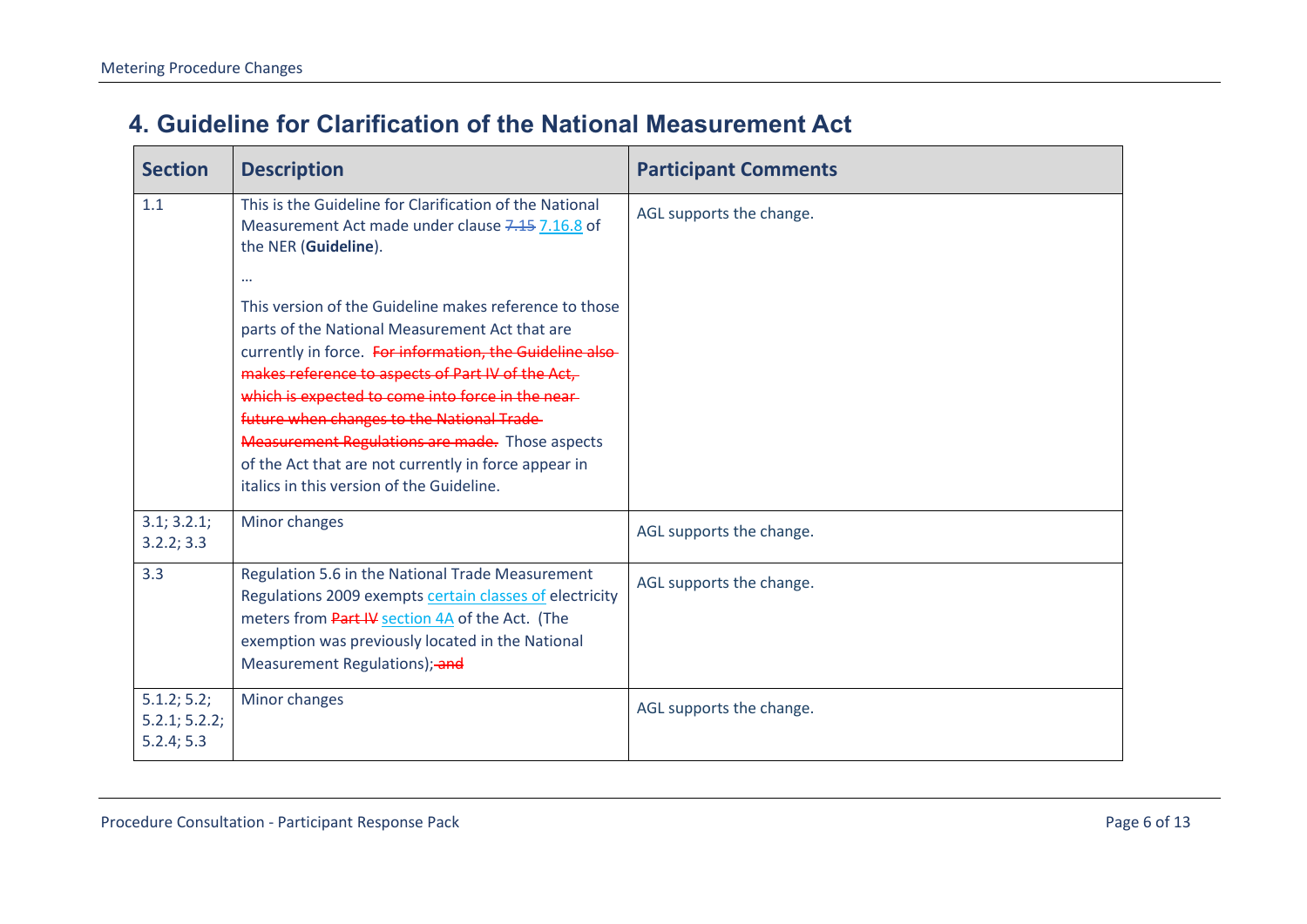| 6.1                        | National Trade Measurement Regulations 2009,<br>Regulation 5.6, "Exempt utility meters":                                                                                      | AGL supports the change. |
|----------------------------|-------------------------------------------------------------------------------------------------------------------------------------------------------------------------------|--------------------------|
|                            | For the definition of utility meter in<br>subsection 3(1) of the Act, the following classes of<br>meters are exempted from the operation of Part IV<br>section 4A of the Act: |                          |
|                            | (b) electricity meters installed before 1 January 2013;                                                                                                                       |                          |
|                            | (ba) electricity meters installed on or after 1 January<br>2013, other than electricity meters that measure less<br>than 750 MWh of energy per year;                          |                          |
| 6.2; 7; 8.3;<br>Appendix C | Minor changes                                                                                                                                                                 | AGL supports the change. |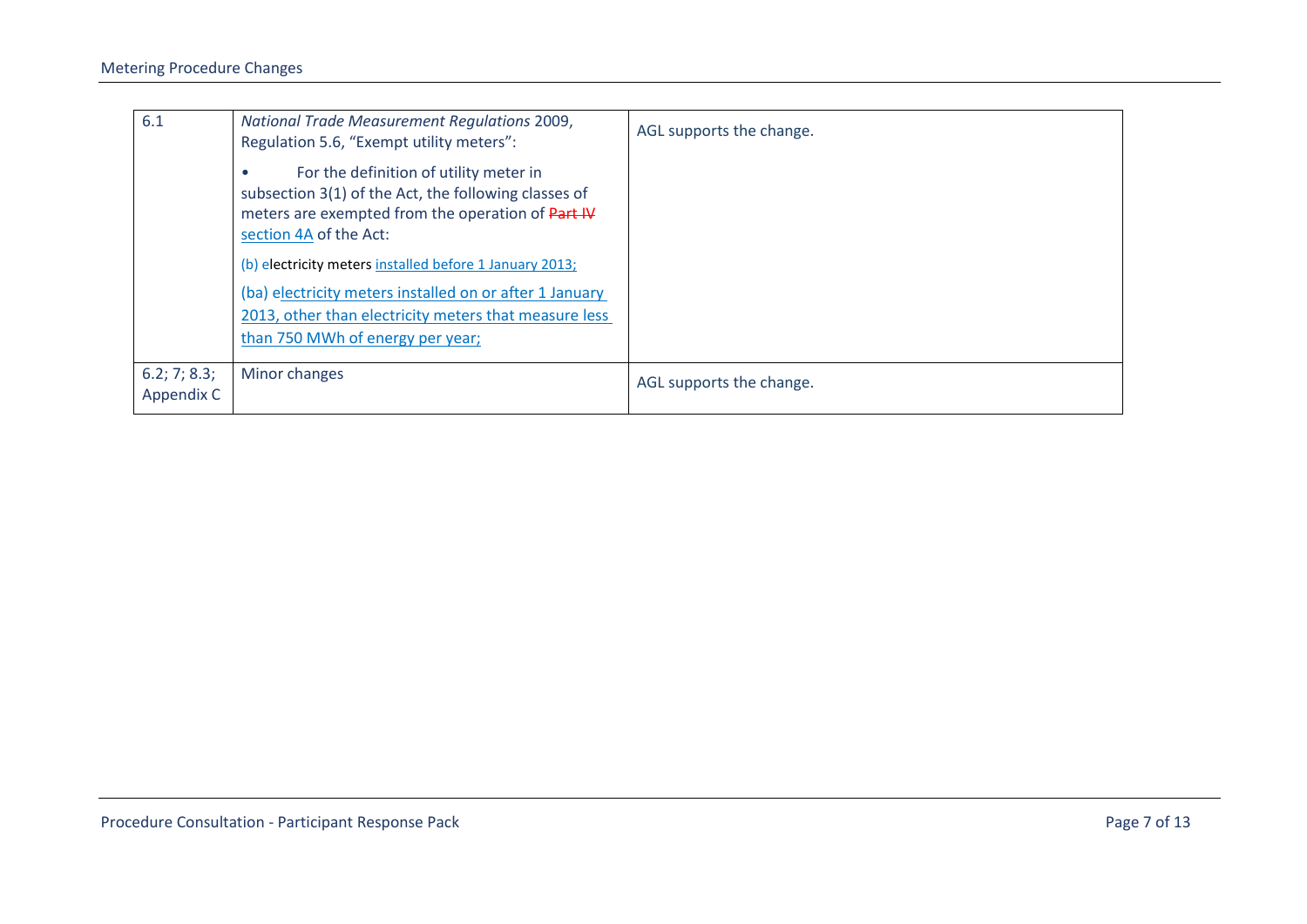#### **5. MSATS Procedures: Consumer Administration and Transfer Solution (CATS) Procedure Principles and Obligation (MSATS Procedures: CATS)**

<span id="page-7-0"></span>

| <b>Section</b>                                                            | <b>Description</b>                                                                                    | <b>Participant Comments</b>                                                                                                                                                                                                                                                                                                                                                                                                                                                                                                                                                                                                                                                                                                                                                                                                                                                                                                    |
|---------------------------------------------------------------------------|-------------------------------------------------------------------------------------------------------|--------------------------------------------------------------------------------------------------------------------------------------------------------------------------------------------------------------------------------------------------------------------------------------------------------------------------------------------------------------------------------------------------------------------------------------------------------------------------------------------------------------------------------------------------------------------------------------------------------------------------------------------------------------------------------------------------------------------------------------------------------------------------------------------------------------------------------------------------------------------------------------------------------------------------------|
| 9.1.4; 9.2.4;<br>9.3.4; 9.4.4;<br>12.2.4;<br>12.2.5;<br>12.3.4;<br>12.5.4 | Removes obligation for LNSP and ENM to<br>populate a Change Request with Connection<br>Configuration. | AGL acknowledges that the proposed changes to the configuration field were to meet<br>the requirements of ICF 37, which was to make the MP responsible for the field.<br>However, the implementation of that change, by moving the connection information<br>from the NMI to the Meter, has led to a high degree of complexity.<br>This, in turn, has moved the proposed field a long way from the original intent, which<br>was connection information at a NMI level.<br>As such, we propose that the proposed change sought by ICF 37 be rejected, and that<br>the field revert to the original proposal, which was connections at a NMI, with the data<br>captured on the CATS_NMI_DATA table as currently specified, with the information<br>relating to the supply at the NMI, not the premise, irrespective of existing metering. This<br>would result in the 2nd character of this field being set to one of 1,2 or 3. |
| 9.3.4(h)                                                                  | Allows LNSPs to populate the Change Request<br>with Connection Configuration information              | AGL does not support this change                                                                                                                                                                                                                                                                                                                                                                                                                                                                                                                                                                                                                                                                                                                                                                                                                                                                                               |
| $10.1.4(d)$ ;<br>$10.2.4(d)$ ;<br>10.3.4(d)                               | Adds obligation for MPB to populate a Change<br>Request with Connection Configuration.                | AGL does not support this change                                                                                                                                                                                                                                                                                                                                                                                                                                                                                                                                                                                                                                                                                                                                                                                                                                                                                               |
| $10.4.4(d)$ ;<br>10.5.4(d)                                                | Adds obligation for MC to populate a Change<br>Request with Connection Configuration.                 | AGL does not support this change                                                                                                                                                                                                                                                                                                                                                                                                                                                                                                                                                                                                                                                                                                                                                                                                                                                                                               |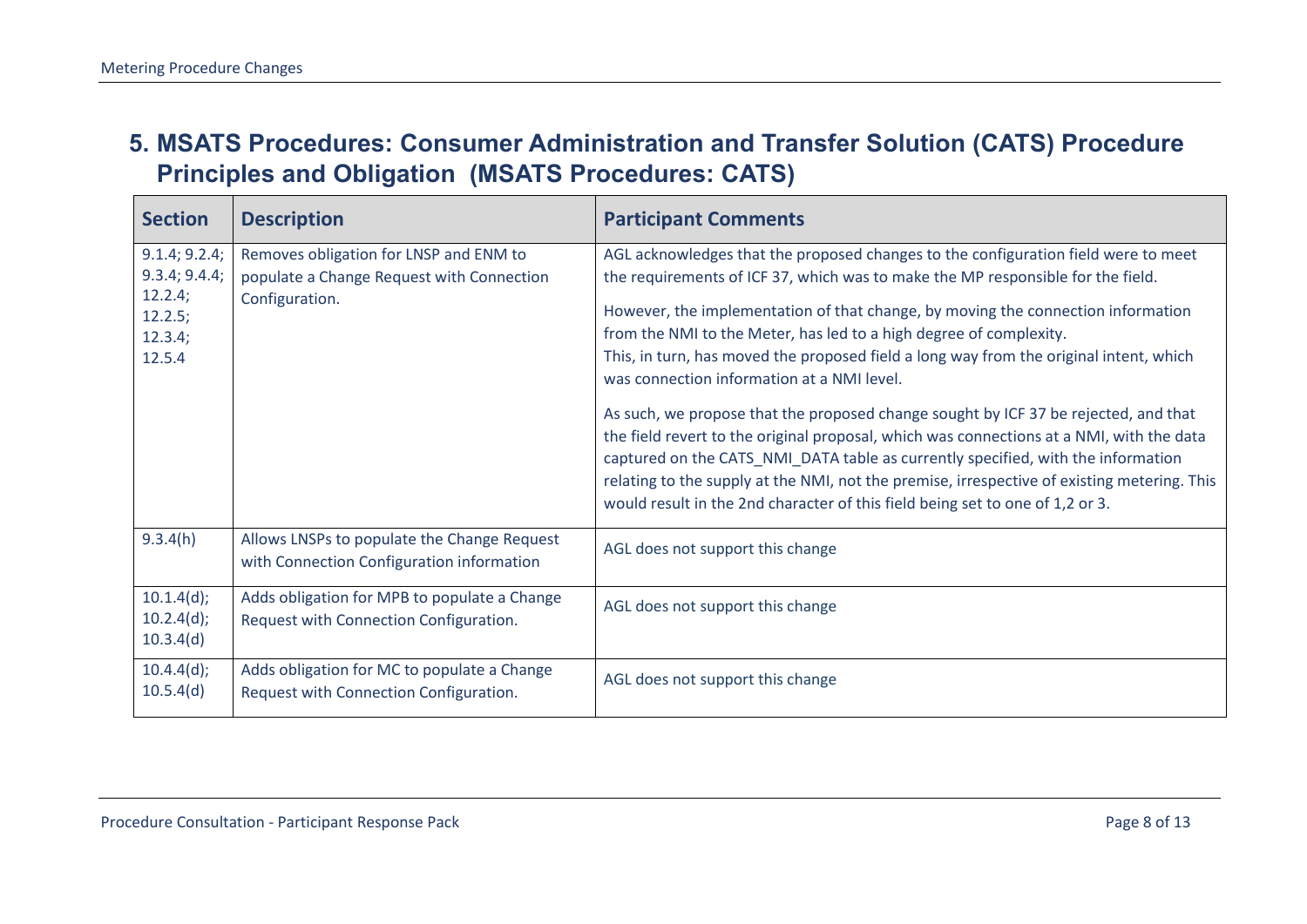| <b>Section</b>          | <b>Description</b>                                                                                       | <b>Participant Comments</b>      |
|-------------------------|----------------------------------------------------------------------------------------------------------|----------------------------------|
| 15.1.4(d);<br>15.1.4(f) | Changes position of reference to Connection<br>Configuration for AEMO from 15.1.4(d) to<br>$15.1.4(f)$ . | AGL does not support this change |
| Table 16-C              | Table 16-C to be removed from NMI DATA<br>section and moved to METER REGISTER section.                   | AGL does not support this change |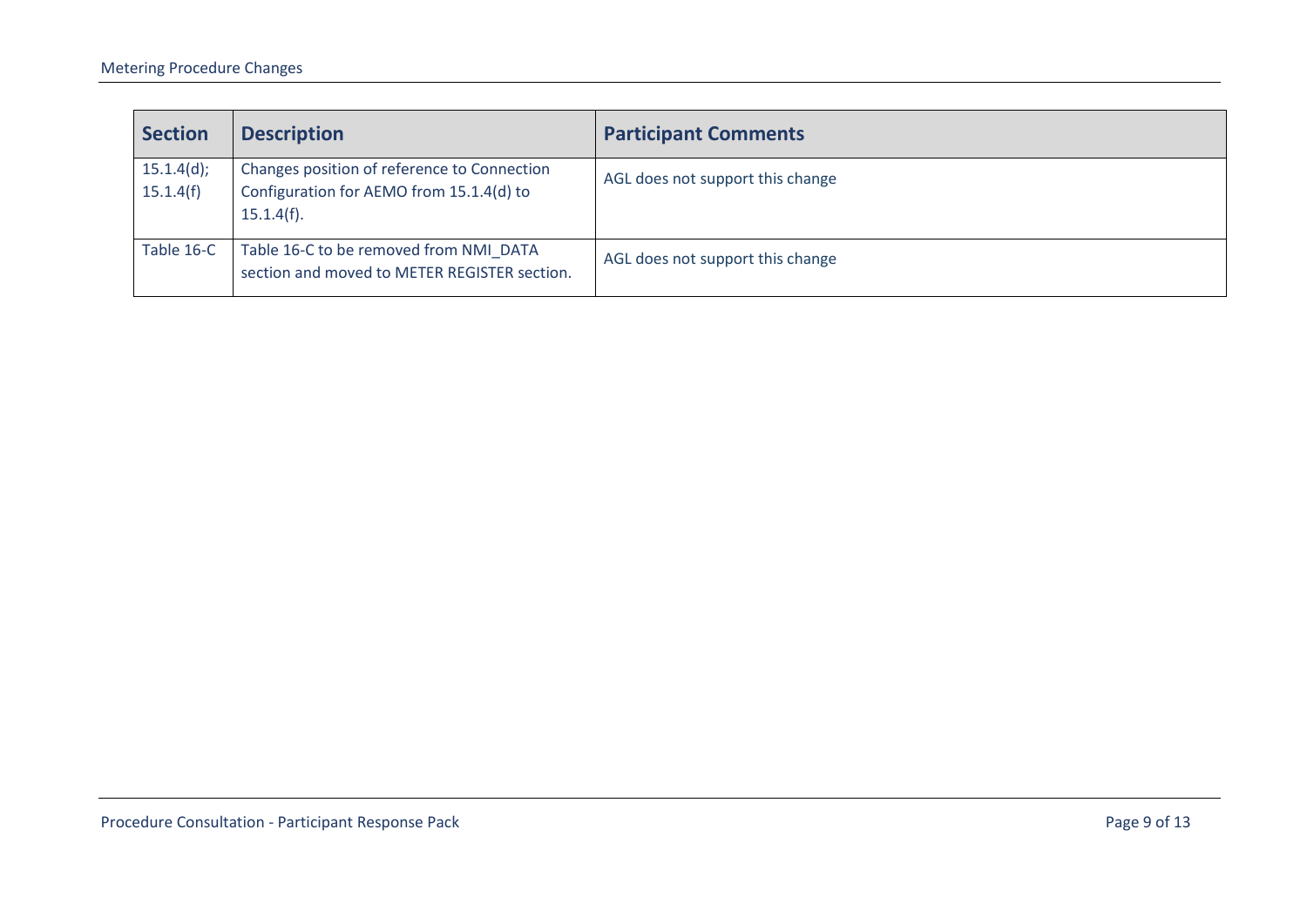#### **6. MSATS Procedures: Procedure for the Management of Wholesale, Interconnector, Generator and Sample (WIGS) NMIS (MSATS Procedures: WIGS)**

<span id="page-9-0"></span>

| <b>Section</b>                                  | <b>Description</b>                                                                                             | <b>Participant Comments</b>                                                                                                                                                                                                                                                                                                                                                                                                                            |
|-------------------------------------------------|----------------------------------------------------------------------------------------------------------------|--------------------------------------------------------------------------------------------------------------------------------------------------------------------------------------------------------------------------------------------------------------------------------------------------------------------------------------------------------------------------------------------------------------------------------------------------------|
| 4.1.4; 4.2.4;<br>4.3.4; 7.1.4;<br>7.1.5; 7.2.3; | Removes obligation for LNSP and ENM to<br>populate a Change Request with Connection<br>Configuration.          | AGL acknowledges that the proposed changes to the configuration field were to<br>meet the requirements of ICF 37, which was to make the MP responsible for<br>the field.                                                                                                                                                                                                                                                                               |
| 7.3.4                                           |                                                                                                                | However, the implementation of that change, by moving the connection<br>information from the NMI to the Meter, has led to a high degree of complexity.<br>This, in turn, has moved the proposed field a long way from the original intent,<br>which was connection information at a NMI level.                                                                                                                                                         |
|                                                 |                                                                                                                | As such, we propose that the proposed change sought by ICF 37 be rejected,<br>and that the field revert to the original proposal, which was connections at a<br>NMI, with the data captured on the CATS_NMI_DATA table as currently<br>specified, with the information relating to the supply at the NMI, not the<br>premise, irrespective of existing metering. This would result in the 2nd<br>character of this field being set to one of 1,2 or 3. |
| 5.2.4(d);<br>5.3.4(d);<br>5.4.4(d)              | Adds obligation for MPB to populate a Change<br>Request with Connection Configuration.                         | AGL does not support this change                                                                                                                                                                                                                                                                                                                                                                                                                       |
| 9.1.4(b)(i);<br>9.1.4(b)(iii)                   | Changes position of reference to Connection<br>Configuration for AEMO from 9.1.4(b)(i) to<br>$9.1.4(b)(iii)$ . | AGL does not support this change                                                                                                                                                                                                                                                                                                                                                                                                                       |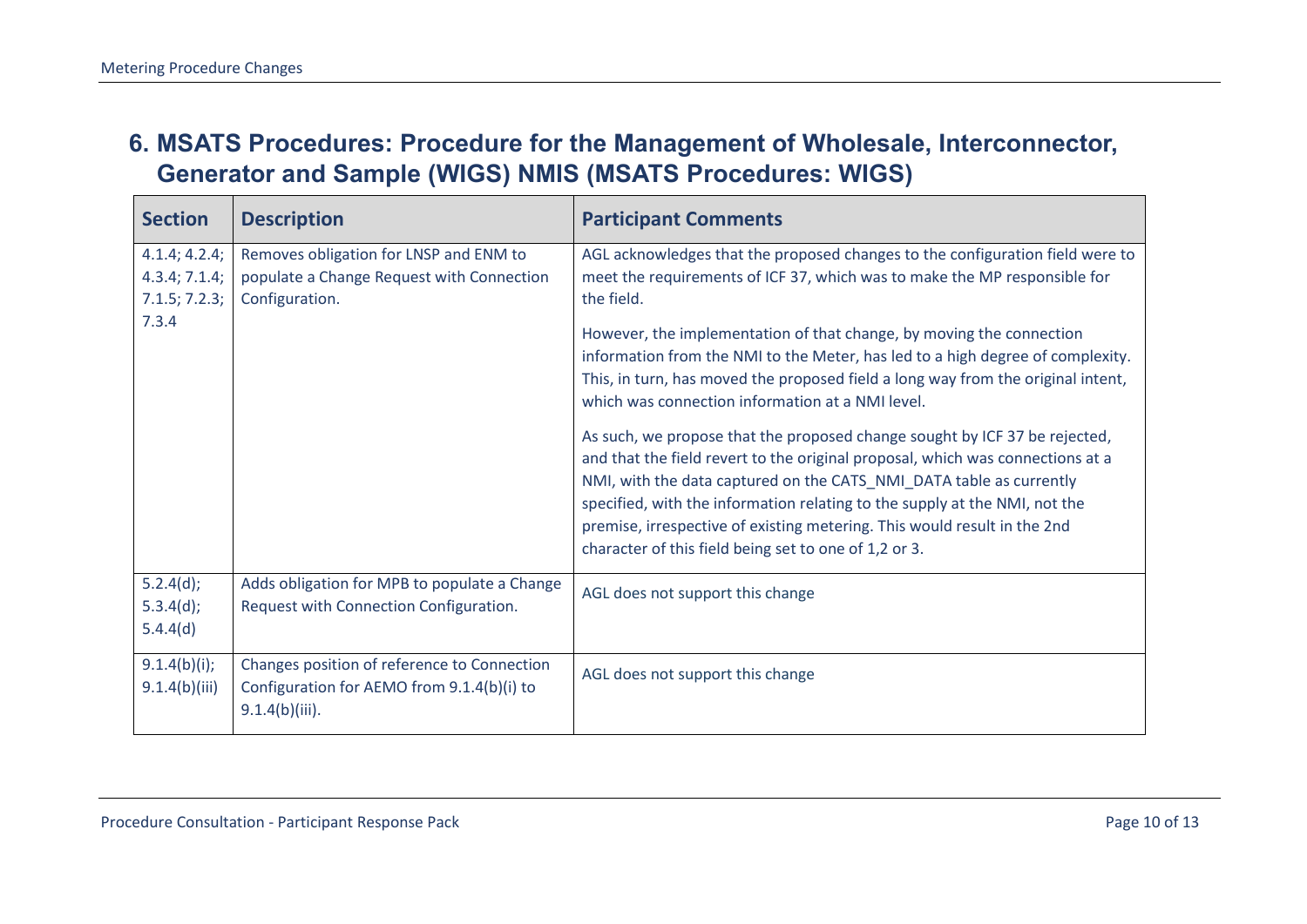#### **7. Standing Data for MSATS (Standing Data document)**

<span id="page-10-0"></span>

| <b>Section</b>                 | <b>Description</b>                                                           | <b>Participant Comments</b>                                                                                                                                                                                                                                                                                                                                                                                                                               |
|--------------------------------|------------------------------------------------------------------------------|-----------------------------------------------------------------------------------------------------------------------------------------------------------------------------------------------------------------------------------------------------------------------------------------------------------------------------------------------------------------------------------------------------------------------------------------------------------|
| Table 6<br>(CATS N<br>MI_DATA) | Change location of ConnectionConfiguration field to Meter<br>Register table. | AGL acknowledges that the proposed changes to the configuration<br>field were to meet the requirements of ICF 37, which was to make<br>the MP responsible for the field.                                                                                                                                                                                                                                                                                  |
|                                |                                                                              | However, the implementation of that change, by moving the<br>connection information from the NMI to the Meter, has led to a<br>high degree of complexity.<br>This, in turn, has moved the proposed field a long way from the<br>original intent, which was connection information at a NMI level.                                                                                                                                                         |
|                                |                                                                              | As such, we propose that the proposed change sought by ICF 37 be<br>rejected, and that the field revert to the original proposal, which<br>was connections at a NMI, with the data captured on the<br>CATS_NMI_DATA table as currently specified, with the information<br>relating to the supply at the NMI, not the premise, irrespective of<br>existing metering. This would result in the 2nd character of this<br>field being set to one of 1,2 or 3. |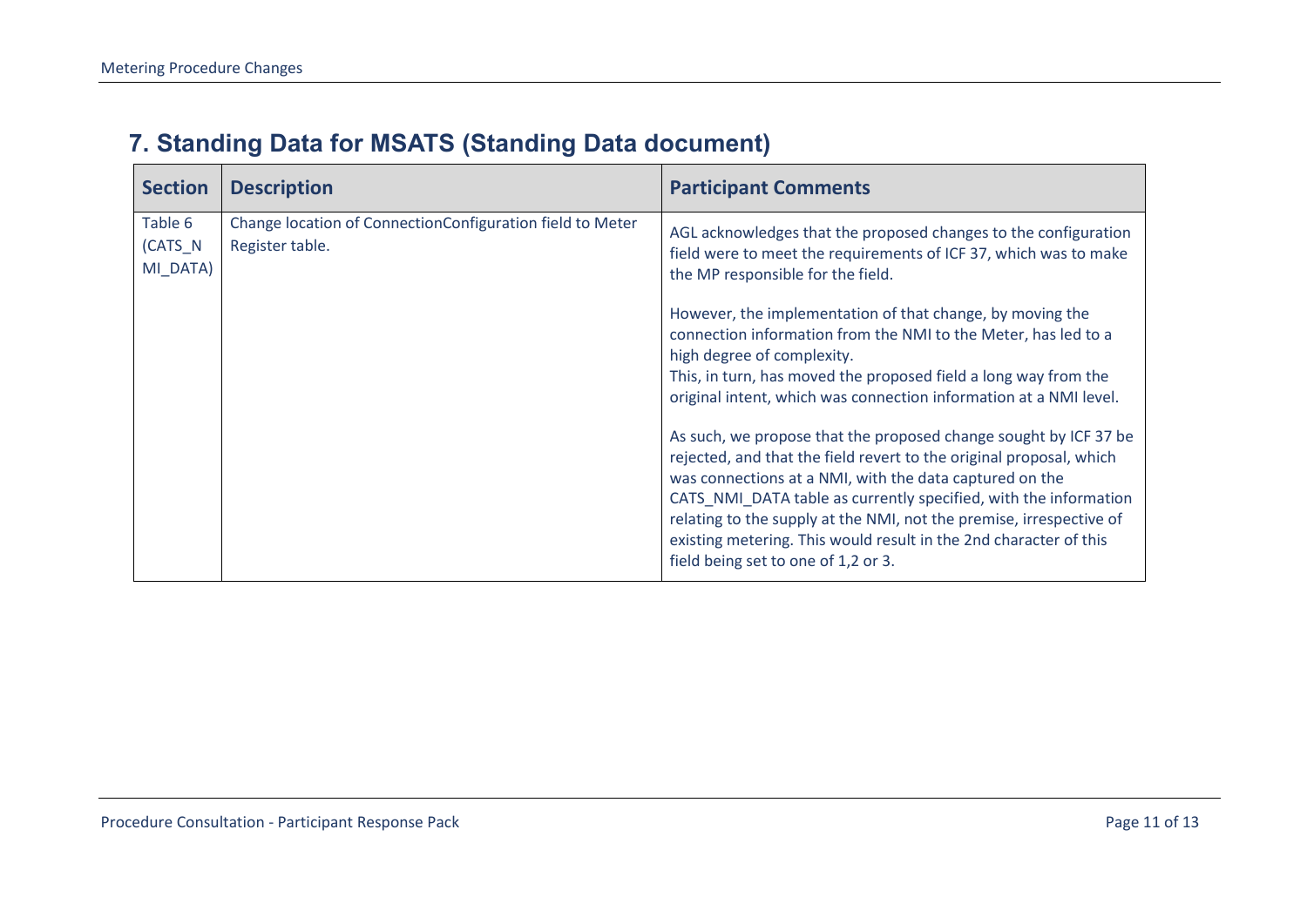| <b>Section</b>                           | <b>Description</b>                                                                                                                                                                                                                                                                                                                                                                                                                                                                                                                                                                                                                                                                                                                                                                                                                                                                                                                                                                | <b>Participant Comments</b>                                                                                                                                                                                                                                                                                                                                                                                                                                                                                                                                                                                                                                                                                                                                                                                                                                                                                                                                                                                                                                                                                                                                                |
|------------------------------------------|-----------------------------------------------------------------------------------------------------------------------------------------------------------------------------------------------------------------------------------------------------------------------------------------------------------------------------------------------------------------------------------------------------------------------------------------------------------------------------------------------------------------------------------------------------------------------------------------------------------------------------------------------------------------------------------------------------------------------------------------------------------------------------------------------------------------------------------------------------------------------------------------------------------------------------------------------------------------------------------|----------------------------------------------------------------------------------------------------------------------------------------------------------------------------------------------------------------------------------------------------------------------------------------------------------------------------------------------------------------------------------------------------------------------------------------------------------------------------------------------------------------------------------------------------------------------------------------------------------------------------------------------------------------------------------------------------------------------------------------------------------------------------------------------------------------------------------------------------------------------------------------------------------------------------------------------------------------------------------------------------------------------------------------------------------------------------------------------------------------------------------------------------------------------------|
| Table 3<br>(CATS_M<br>ETER_REG<br>ISTER) | ConnectionConfiguration field to be updated as follows:<br>Two-character code to denote information about the configuration<br>of the connection point.<br>First Character = Connection Type<br>$H = High voltage$ (as defined in the NER)<br>L = Low voltage (lower than the threshold defined for high voltage<br>in the NER)<br><b>Second Character</b><br>$A =$ single phase supply/single phase metering<br>$B = 2$ phase supply/one phase with single phase meter<br>$C = 2$ phase supply/two phases each with single phase metering<br>$D = 2$ phase supply/ two phase metering<br>$E = 3$ phase supply/one phase with single phase metering<br>$F = 3$ phase supply/two phases each with single phase metering<br>$G = 3$ phase supply/two phase metering<br>H= 3 phase supply/three phases each with single phase metering<br>$J = 3$ phase supply/three phase metering<br>$K = SWER$<br>MANDATORY where there is an installed meter<br>Field to be provided by LNSP MPB | AGL does not consider that the proposed table is correct.<br>Configurations such as C, F and H denote the configuration for<br>multiple meters, which would never be used in a field associated<br>with an individual meter.<br>AGL acknowledges that the proposed changes to the configuration<br>field were to meet the requirements of ICF 37, which was to make<br>the MP responsible for the field.<br>However, the implementation of that change, by moving the<br>connection information from the NMI to the Meter, has led to a<br>high degree of complexity.<br>This, in turn, has moved the proposed field a long way from the<br>original intent, which was connection information at a NMI level.<br>As such, we propose that the proposed change sought by ICF 37 be<br>rejected, and that the field revert to the original proposal, which<br>was connections at a NMI, with the data captured on the<br>CATS_NMI_DATA table as currently specified, with the information<br>relating to the supply at the NMI, not the premise, irrespective of<br>existing metering. This would result in the 2nd character of this<br>field being set to one of 1,2 or 3. |